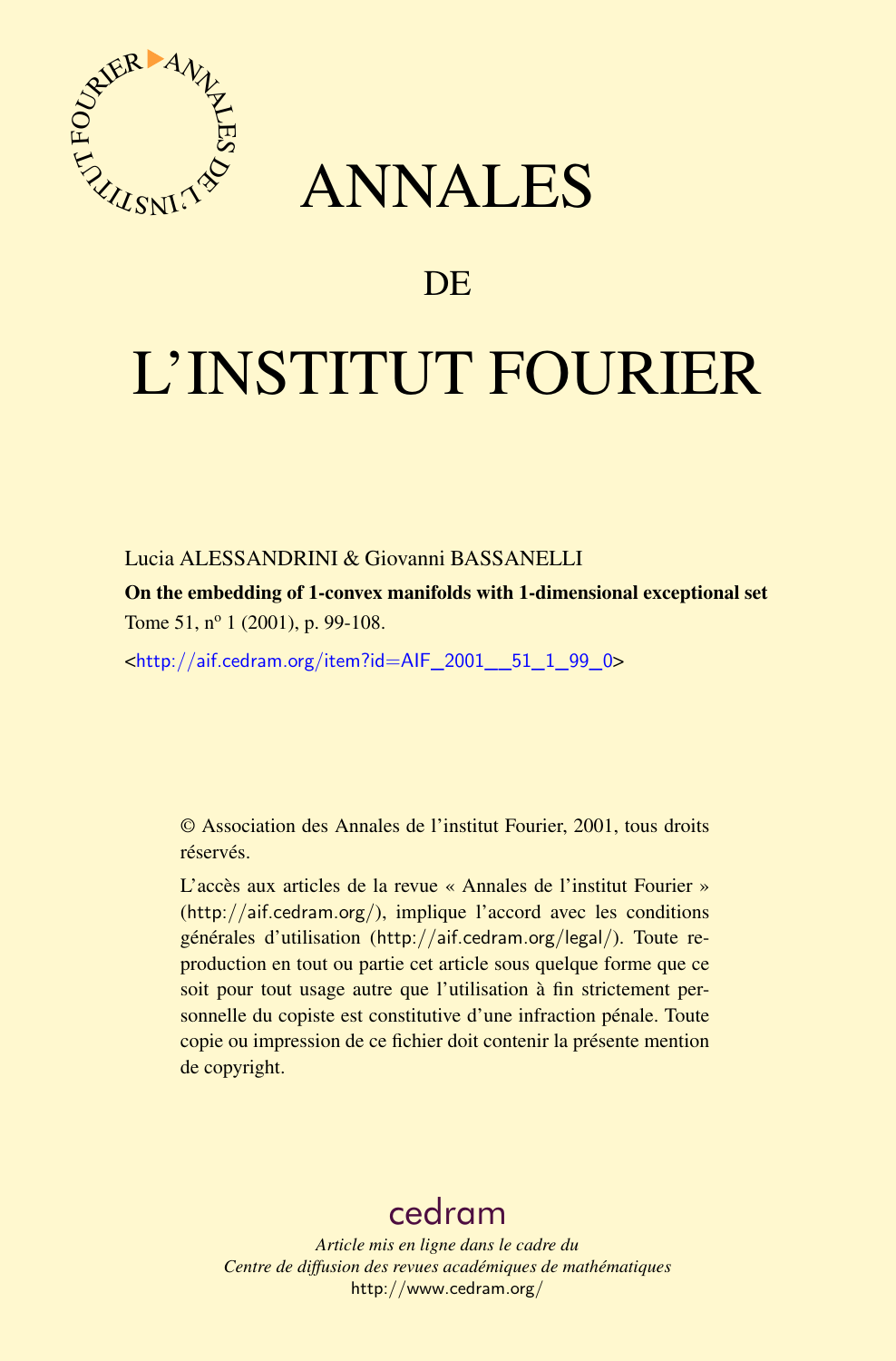## ON THE EMBEDDING OF 1-CONVEX MANIFOLDS WITH 1-DIMENSIONAL EXCEPTIONAL SET

by L. ALESSANDRINI & G. BASSANELLI \*

## Introduction.

Any 1-convex (i.e. strongly pseudoconvex) space  $X$  is a proper modification at finitely many points of a Stein space  $Y$ ;  $X$  is called embeddable if it is biholomorphic to a closed analytic subspace of  $\mathbb{C}^m \times \mathbb{CP}_n$ , for suitable  $m$  and  $n$ . C. Banica  $[2]$  and Vo Van Tan  $[15]$  had shown that every 1-convex surface is embeddable; the case when  $\dim X > 2$  has been studied in some papers of M. Coltoiu and Vo Van Tan (see [5] and [16] for the references), mainly when  $X$  is smooth and its exceptional set  $S$  is 1-dimensional. Up to now, the best result is the following:

THEOREM.  $-$  Let X be a 1-convex manifold with 1-dimensional exceptional set  $S$ . Then  $X$  is embeddable, with a possible exception given by

 $\dim X = 3$  and S contains a rational curve of type  $(-1, -1)$  or  $(0, -2)$ or  $(1, -3)$ .

In these three exceptional cases, there are some examples of nonembeddable manifolds, only one of which is completely clarified (see [5]); anyway, the above result gives no criterion in order to check the embedding

<sup>\*</sup> Partially supported by MURST research funds.

Keywords: 1-convex manifolds - Kähler manifolds.

Math. classification: 32FI0 - 53B35.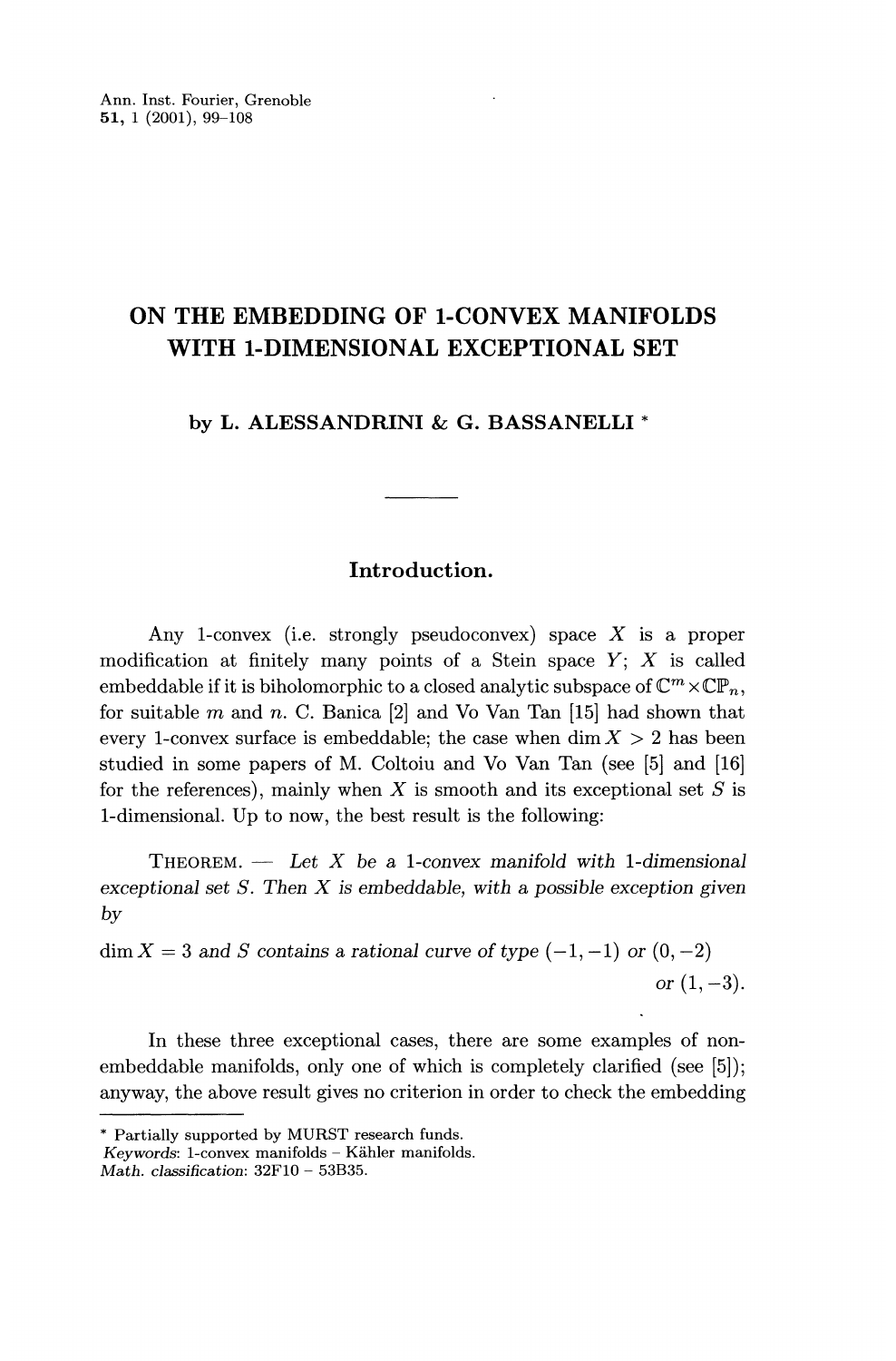property in these situations. In this paper, we give a precise criterion, which turns out to be topological, namely:

THEOREM I.  $-$  Let X be a 1-convex manifold with 1-dimensional exceptional set S. The following statements are equivalent:

 $(i)$  X is Kähler.

(ii)  $S$  does not contain any effective curve  $C$  which is a boundary, i.e. such that  $[C] = 0$  in  $H_2(X, \mathbb{Z})$ .

THEOREM II.  $-$  Let X be a 1-convex manifold with 1-dimensional exceptional set S. If  $H_2(X,\mathbb{Z})$  is finitely generated, then X is embeddable if and only if it is Kahler.

The proofs do not depend on the results of M. Coltoiu and Vo Van Tan, nevertheless using them one can show that condition (ii) in Theorem I is equivalent to

(ii) dim  $X \neq 3$  or S does not contain any effective curve which is a boundary and such that its irreducible components are rational curves of type  $(-1, -1)$  or  $(0, -2)$  or  $(1, -3)$ .

Theorems I and II give a partial answer to several questions of [16] (in particular to Question 2.6, Problem 2.7 and Problem 3.9), and support the idea of a parallelism between Moisezon and 1-convex manifolds (see the Introduction of [15]); more precisely, one should compare Theorem II with the fact that a Moisezon manifold is projective if and only if it is Kahler. Finally we remark that all the known examples of non-embeddable 1-convex manifolds with 1-dimensional exceptional set satisfy our hypothesis, that is  $H_2(X,\mathbb{Z})$  is finitely generated. We also hope that our result will give some suggestion in order to study the general case.

Let us conclude with a remark on techniques; as to the author's knowledge, the duality between forms and currents on a non-compact manifold is used here for the first time (in the compact case, see [9], [10], [1] et al.), and this new tool provides quite elementary proofs.

## Results.

First of all, we fix some notations and recall the characterization of 1-convex and embeddable manifolds which we need in what follows.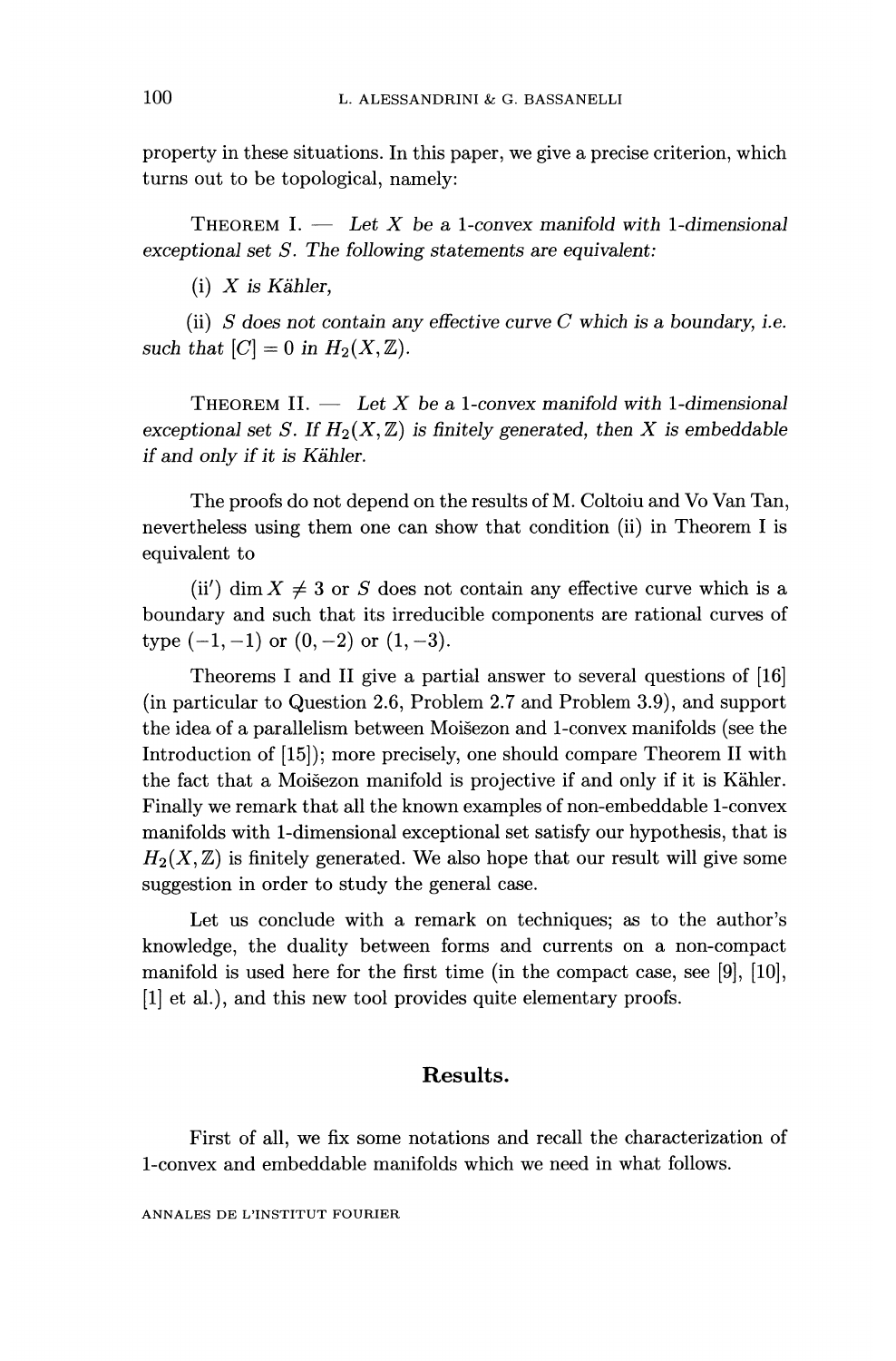DEFINITION 1.  $-$  Let X be a complex manifold.

A real (1, 1)-form  $\varphi \in \mathcal{E}_{\mathbb{R}}^{1,1}(X)$  is called positive (semi-positive) at  $x \in X$  if the hermitian form induced by  $\varphi_x$  on the holomorphic tangent space  $T'_xX$  is positive definite (semi-definite); we shall write  $\varphi_x > 0$  $(\varphi_x \geq 0)$ . If  $\varphi_x > 0$   $(\varphi_x \geq 0)$  for every  $x \in X$ ,  $\varphi$  is called positive (semipositive), and we shall write  $\varphi > 0$  ( $\varphi \ge 0$ ).

A current  $T \in \mathcal{E}_{\mathbb{R}}^{1,1}(X)'$  is positive (in the classical sense of Lelong) if  $T(\varphi) \geqslant 0$ , for every  $\varphi \geqslant 0$ .

An effective curve is a finite combination  $\sum_{j=1}^{N} n_j C_j$  of irreducible curves  $C_j$  with integral coefficients  $n_j > 0$ .

Let  $L$  be a holomorphic line bundle on  $X$  endowed with a hermitian metic h; if  $\Theta$  is the associated curvature form, we denote by  $c_1(L, h) = \frac{i}{2\pi} \Theta$ its Chern form.  $L$  is positive if and only if there is a metric  $h$  such that  $c_1(L, h) > 0.$ 

Let us denote by  $\tilde{H}^p(X,\mathbb{Z})$  the range of the map  $i^*: H^p(X,\mathbb{Z}) \to$  $H^p(X,\mathbb{R})$  induced by the inclusion  $i:\mathbb{Z}\to\mathbb{R}$ . So a real, closed p-form  $\psi$  is called integral if its class  $[\psi] \in H^p(X, \mathbb{R})$  belongs to  $\tilde{H}^p(X, \mathbb{Z})$ .

Consider the map

$$
\delta: H^1(X, \mathcal{O}^*) \to H^2(X, \mathbb{Z}),
$$

arising from the exact sequence

$$
0 \to \mathbb{Z} \to \mathcal{O} \to \mathcal{O}^* \to 0.
$$

It is well known that if  $L$  is a holomorphic line bundle, for every hermitian metric h on L,  $c_1(L, h) \in i^*(\delta(L))$ .

DEFINITION 2.  $-$  A complex space X is said 1-convex (or strongly pseudoconvex) if it satisfies one of the following equivalent conditions:

(i) there exists a smooth exhaustion function  $F: X \to \mathbb{R}$  which is strictly plurisubharmonic outside a compact subset of X,

(ii) there exists a proper surjective holomorphic map  $f: X \to Y$  onto a Stein space Y, and a finite subset  $B \subset Y$  such that, if  $S := f^{-1}(B)$ , the induced map  $X \setminus S \to Y \setminus B$  is biholomorphic and  $\mathcal{O}_Y \simeq f_*\mathcal{O}_X$ .

 $Remark 3.$  - The equivalence of the above conditions was proved in [11]. The map f is called the Remmert reduction, and  $S$ , which is the

TOME 51 (2001), FASCICULE 1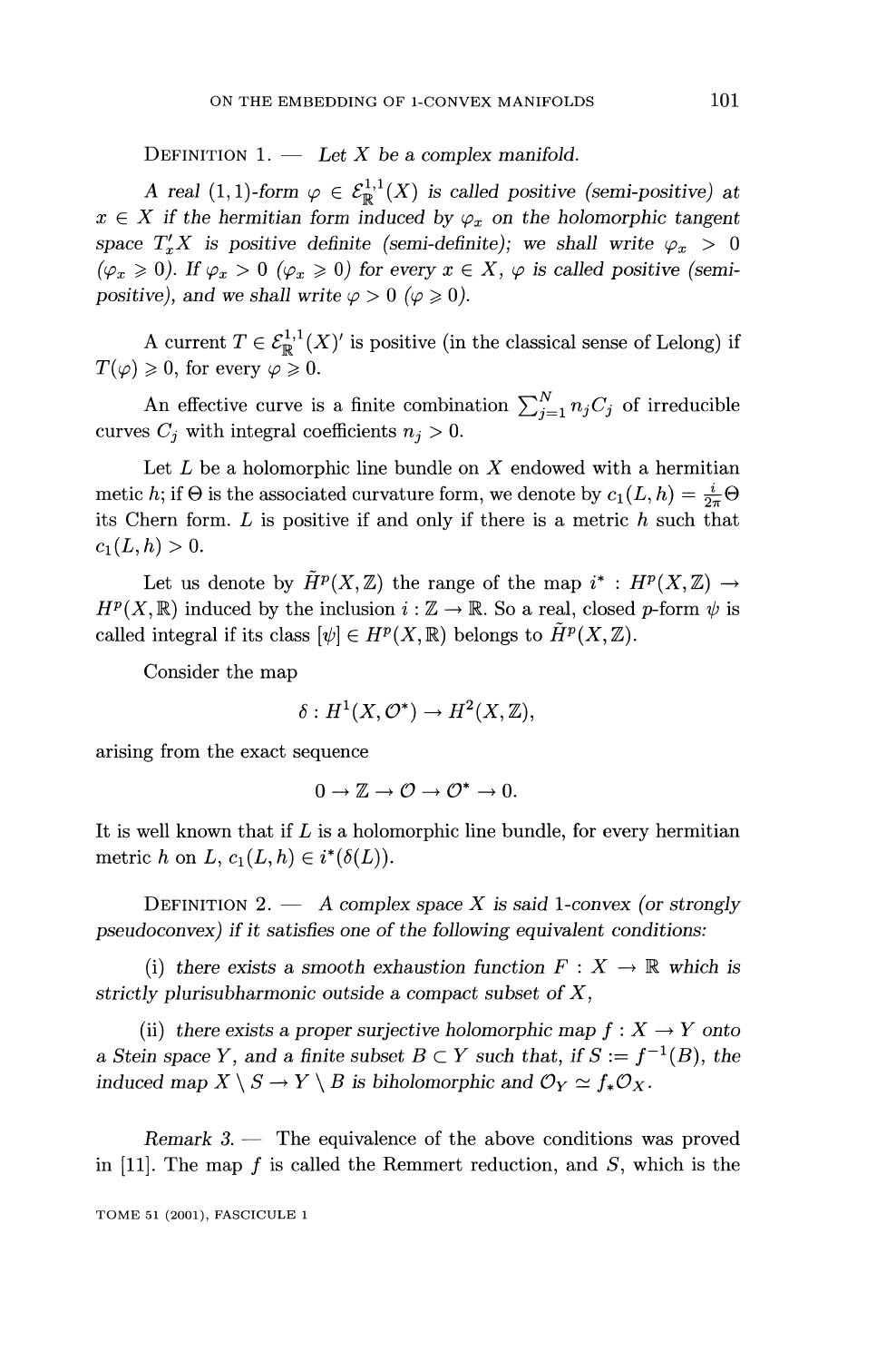maximal compact analytic set of positive dimension in  $X$ , is called the exceptional set of X.

DEFINITION 4.  $-$  A 1-convex space X is called embeddable if there is a holomorphic embedding  $j: X \to \mathbb{C}^m \times \mathbb{CP}_n$ , for some m and n.

Roughly speaking, a 1-convex space  $X$  "differs" from a Stein space Y (its Remmert reduction) in its exceptional set  $S$ ; Y is embeddable in some  $\mathbb{C}^m$ , and S is Moisezon and sometimes projective. Therefore it seems natural to ask when X is embeddable in  $\mathbb{C}^m \times \mathbb{CP}_n$ , for some m and n (this is not always the case, see  $[5]$ ). As for the compact/projective case, to prove that a 1-convex space is embeddable, it is useful to search "positive" holomorphic line bundles on it: see [14] and [13]. Since we shall assume that  $X$  is a manifold, we use a simpler result, due to Eto, Kazama and Watanabe:

PROPOSITION 5 ([8], Theorem III).  $-$  Let X be a 1-convex manifold carrying a positive holomorphic line bundle  $L$ . Then  $X$  is embeddable.

To prove Theorems I and II, we need a couple of Lemmata; the first one is an elementary result in group theory.

LEMMA 6. - If  $g_1, \ldots, g_q$  are elements of an abelian group G such that, for suitable real numbers  $r_1, \ldots, r_q > 0$ ,  $g_1 \otimes r_1 + \ldots + g_q \otimes r_q = 0$  in  $G \otimes \mathbb{R}$ , then there exist positive integers  $n_1, \ldots, n_q$  such that  $n_1g_1 + \ldots + n_q$  $n_qg_q=0$  in G.

Proof. — Let G' be the subgroup of G generated by  $g_1, \ldots, g_q$ . Since  $G' \otimes \mathbb{R}$  is a subgroup of  $G \otimes \mathbb{R}$ ,  $G'$  satisfies the hypotheses too; so there is no restriction in assuming that G is finitely generated. Therefore  $G = F \oplus T$ , where F is free and T is the torsion part, and  $g_j = f_j + t_j, j = 1, \ldots, q$ , with  $f_j \in F$  and  $t_j \in T$ . Thus by the hypothesis  $f_1 \otimes r_1 + \ldots + f_q \otimes r_q = 0$ ; identifying F with  $\mathbb{Z}^n \subset \mathbb{R}^n$ , for a suitable n, we get, in  $\mathbb{R}^n$ ,

$$
r_1f_1 + \ldots + r_qf_q = 0
$$

This turns out to be a linear system with integral coefhcients: therefore there are positive integers  $m_1, \ldots, m_q$ , such that  $m_1 f_1 + \ldots + m_q f_q = 0$ . For a suitable positive integer m:  $mt_1 = ... = mt_q = 0$ ; thus

$$
mm_1g_1+\ldots+mm_qg_q=0
$$

 $Q.E.D.$ 

ANNALES DE L'INSTITUT FOURIER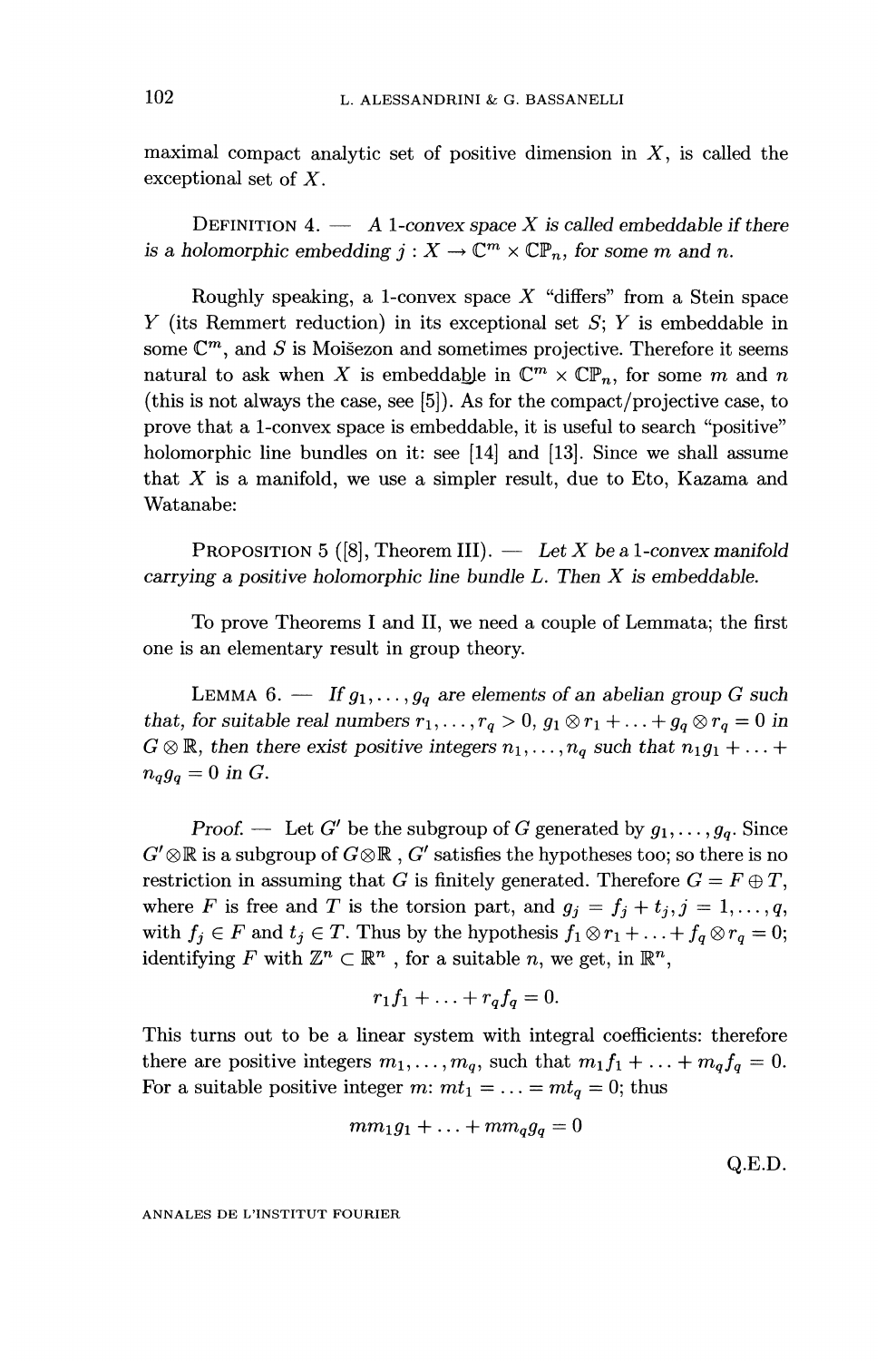LEMMA 7. - Let  $\varphi \in \mathcal{E}_{\mathbb{R}}^{1,1}(X)$  be a closed  $(1, 1)$ -form on X which is positive on S (i.e.  $\varphi_x > 0$ , for every  $x \in S$ ). Then there exists a smooth function  $F: X \to \mathbb{R}$  such that  $\varphi + \frac{i}{2\pi} \partial \overline{\partial} F$  is positive on X.

Proof. — Let  $g: X \to \mathbb{C}^N$  be the proper holomorphic map given by the composition of the Remmert reduction  $f: X \to Y$  and an embedding  $j: Y \to \mathbb{C}^N$ . Denote by  $z = (z_1, \ldots, z_N)$  coordinates in  $\mathbb{C}^N$  and let  $\alpha := \frac{i}{2\pi} \partial \overline{\partial} |z|^2$ ; then  $g^* \alpha \geq 0$  on X and  $g^* \alpha > 0$  on  $X \setminus S$ . Since  $\varphi > 0$ in a neighborhood of  $S$ , for every compact subset  $K$  of  $X$  there exists a positive constant  $M_K$  such that  $\varphi + M_K g^* \alpha > 0$  on K.

Let  $K_1 := \overline{B(1)} = \{z \in \mathbb{C}^N; |z| \leq 1\}$  and for every  $n \geq 1$ ,  $K_{n+1} := \overline{B(n+1)} \setminus B(n)$ . Therefore, for suitable  $M_n > 0$ :

$$
\varphi + M_n g^* \alpha > 0, \text{ on } g^{-1}(K_n).
$$

Choose a smooth function  $u : [0, +\infty) \to \mathbb{R}$  such that  $u'(t) > 0$ , for every  $t \geqslant 0$ , and  $u(|z|^2) > M_n$  on  $K_n$ , for  $n \geqslant 1$ .

Let 
$$
v(s) := \int_0^s u(t)dt
$$
,  $s \ge 0$ . We get  
\n $i\partial \overline{\partial} v(|z|^2) = v''(|z|^2)i\partial |z|^2 \wedge \overline{\partial} |z|^2 + v'(|z|^2)i\partial \overline{\partial} |z|^2$ 

The first term in the right hand side is  $\geq 0$ , hence on  $K_n$  we have

$$
\frac{i}{2\pi}\,\partial\overline{\partial}v(|z|^2) > M_n\frac{i}{2\pi}\,\partial\overline{\partial}|z|^2;
$$

therefore we get on  $X$ :

$$
\varphi + g^* \frac{i}{2\pi} \, \partial \overline{\partial} v(|z|^2) > 0.
$$

Q.E.D.

Let us go to the proofs of Theorem I and Theorem II.

THEOREM I.  $-$  Let X be a 1-convex manifold with 1-dimensional exceptional set S. The following statements are equivalent:

 $(i)$  X is Kähler,

(ii) S does not contain any effective curve  $C$  which is a boundary, i.e. such that  $|C| = 0$  in  $H_2 (X, \mathbb{Z}).$ 

Proof.  $\leftarrow$  (i)  $\Rightarrow$  (ii): In a Kähler manifold no positive combination of compact analytic subsets can be a boundary.

(ii) 
$$
\Rightarrow
$$
 (i): Let  

$$
A := \{ \varphi \in \mathcal{E}^{1,1}_\mathbb{R}(X); \varphi_x > 0, \text{ for every } x \in S \}
$$

TOME 51 (2001), FASCICULE 1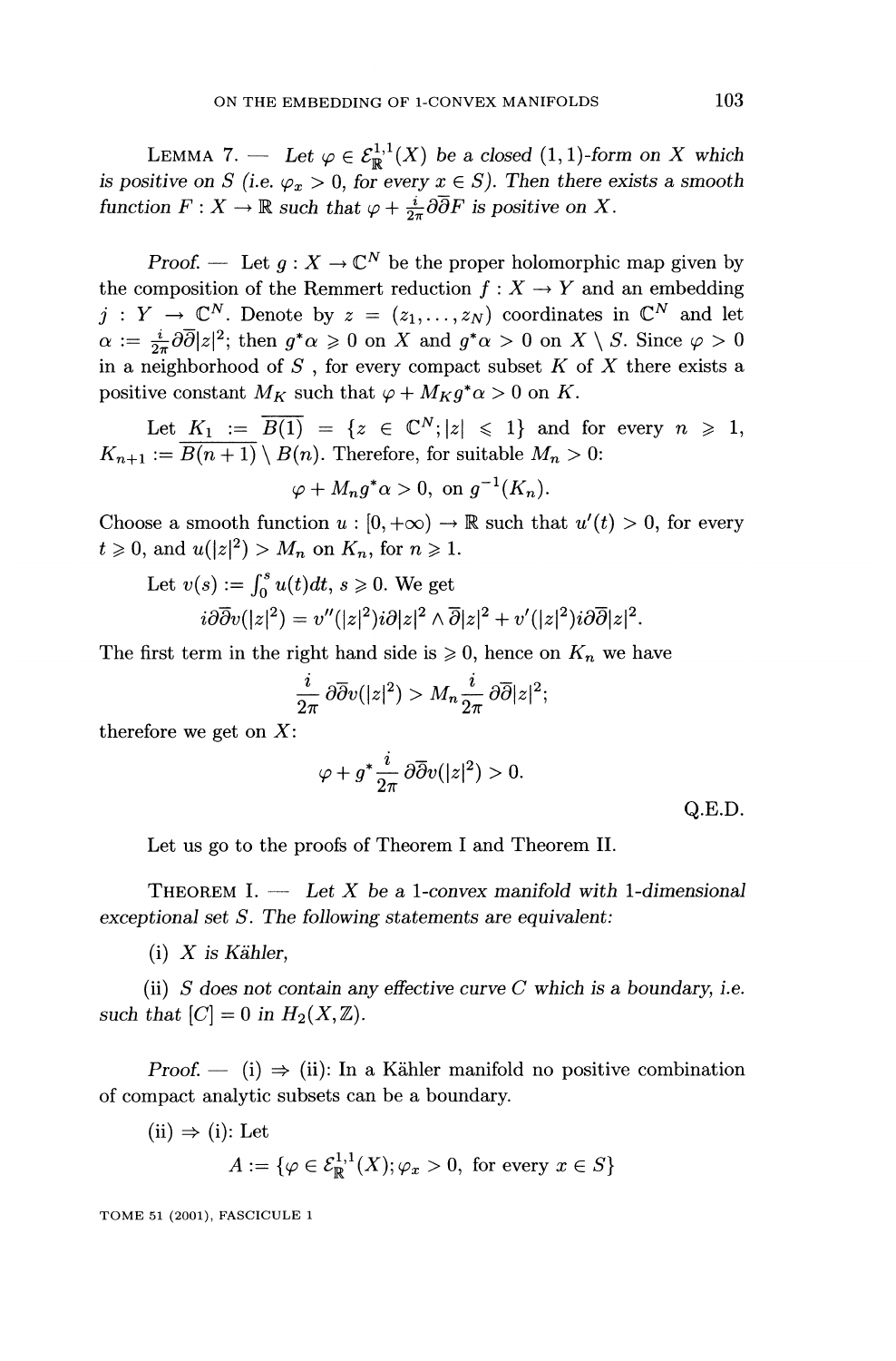and

$$
B := \{ \varphi \in \mathcal{E}^{1,1}_{\mathbb{R}}(X); d\varphi = 0 \}.
$$

Let us argue by contradiction and assume that  $A \cap B = \emptyset$ . Since A is a non-empty open cone in the natural topology of  $\mathcal{E}_{\mathbb{R}}^{1,1}(X)$  and B is a linear subspace, by the Hahn-Banach Theorem ([12], 11.3.1), we get a closed hyperplane in the topological vector space  $\mathcal{E}_{\mathbb{R}}^{1,1}(X)$ , containing B and not intersecting A. That is, there exists a current  $T \in \mathcal{E}_{\mathbb{R}}^{1,1}(X)'$  such that  $T(\varphi) > 0$  for every  $\varphi \in A$ , and  $T(\varphi) = 0$  for every  $\varphi \in B$ .

\n- CLAIM. — Let 
$$
T \in \mathcal{E}_{\mathbb{R}}^{1,1}(X)'
$$
.
\n- (i) If  $T(\varphi) > 0$  for every  $\varphi \in A$ , then  $T$  is positive and  $\text{supp}(T) \subset S$ ;
\n- (ii) If  $T(\varphi) = 0$  for every  $\varphi \in B$ , then  $i\partial \overline{\partial} T = 0$ .
\n

Proof of the claim. — Let  $\psi \in \mathcal{E}^{1,1}_{\mathbb{R}}(X), \psi \geq 0$ , and let  $\varphi \in A$ : then for every  $\varepsilon > 0$ ,  $\psi + \varepsilon \varphi \in A$ , hence

$$
T(\psi) = \lim_{\varepsilon \to 0} T(\psi + \varepsilon \varphi) \geq 0.
$$

Now let  $\psi \in \mathcal{E}^{1,1}_\mathbb{R}(X)$ , supp $(\psi) \subset X \setminus S$ , and let  $\varphi \in A$ . For every  $c \in \mathbb{R}$ ,  $c\psi + \varphi \in A$ , so that

$$
cT(\psi) + T(\varphi) > 0 \,\forall c \in \mathbb{R};
$$

this implies  $T(\psi) = 0$ .

To prove the second assertion, notice that for every  $f \in \mathcal{E}_{\mathbb{R}}^0(X)$ ,  $i\partial\overline{\partial} f \in B$  so that  $i\partial\overline{\partial} T(f) = T(i\partial\overline{\partial} f) = 0.$  $O.E.D.$ 

The claim allows to apply Theorem 4.10 in [3] to the current  $T$  arising from the Hahn-Banach Theorem: therefore, there are some irreducible components of S, say  $C_1, \ldots, C_q$ , and some positive real numbers  $r_1, \ldots, r_q$ such that

$$
T = \sum_{j=1}^{q} r_j C_j
$$

(in particular, T is closed). Let  $\varphi = \overline{\varphi}_{02} + \varphi_{11} + \varphi_{02}$  be a closed real 2-form on X; define  $\pi(\varphi) := \varphi_{02}$ . Then  $\pi$  induces a linear map  $\Pi$ :  $H^2(X,\mathbb{R}) \to H^{0,2}_{\overline{A}}(X) = H^2(X,\mathcal{O})$ . But S is 1-dimensional, thus ([4], Lemma 1)  $H^2(\check{X}, \mathcal{O}) = 0$ ; since  $\Pi$  is the null map, every class belonging to  $H^2(X,\mathbb{R})$  can be represented by means of an element of B. Hence "T vanishes on B" means that  $\sum_{j=1}^{q} r_j [C_j]$  vanishes on every class of  $H^2(X,\mathbb{R})$ . But  $H^2(X,\mathbb{R}) = \text{Hom}(\check{H_2}(X,\mathbb{R}),\mathbb{R})$ , thus  $\sum_{j=1}^q r_j[C_j] = 0$  in

ANNALES DE L'INSTITUT FOURIER

104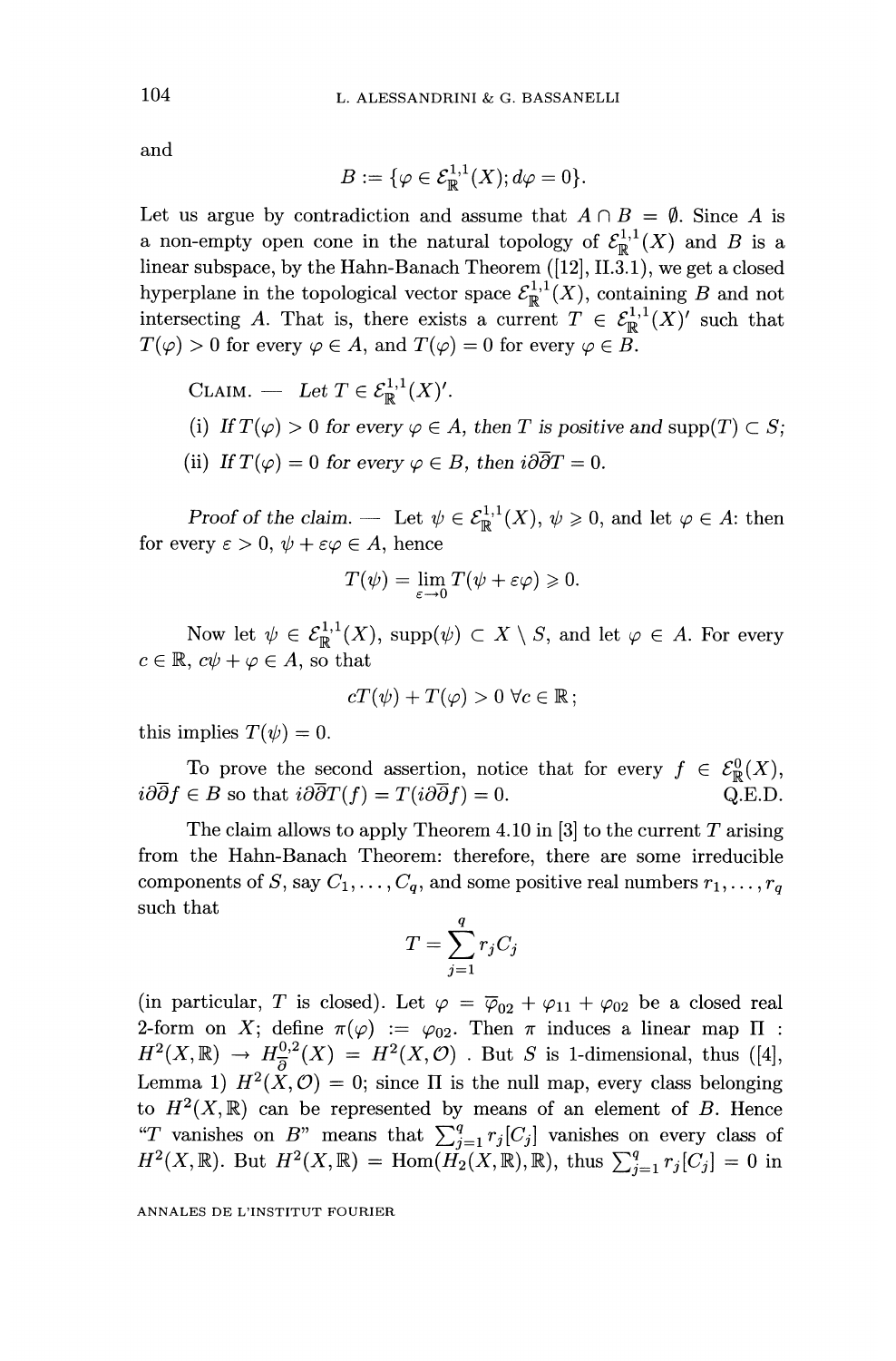$H_2(X,\mathbb{R}) = H_2(X,\mathbb{Z}) \otimes \mathbb{R}$ . Applying Lemma 6 we get a contradiction with (ii). Therefore there exists  $\varphi \in A \cap B$ ; by means of Lemma 7 the form  $\varphi$  can be modified in order to obtain a closed Kähler form for X. Q.E.D. can be modified in order to obtain a closed Kähler form for  $X$ .

Remark  $8.$  - When S is irreducible, condition (ii) in Theorem I means that the class of S in  $H_2 (X, \mathbb{Z})$  is not a torsion class: therefore the map  $H_2(S,\mathbb{R}) \to H_2(X,\mathbb{R})$  turns out to be injective and  $\gamma : H^2(X,\mathbb{R}) \to$  $H^2(S,\mathbb{R})$  is surjective. In this case there is another proof<sup>1</sup> of Theorem I. Denote by  $H$  the sheaf of germs of real pluriharmonic functions; as in [9], we get easily that  $0 \to \mathbb{R} \to \mathcal{O} \to \mathcal{H} \to 0$  is exact and that  $H^1(X, \mathcal{H})$  is the space of real closed (1, 1)-forms, modulo the space of  $i\partial\overline{\partial}$  -exact forms. Now for a suitable embeddable neighborhood U of S (see [6], p. 563) we get that in the following commutative diagram with exact lines:

 $\ldots \rightarrow H^1(X, \mathcal{O}) \rightarrow H^1(X, \mathcal{H}) \rightarrow H^2(X, \mathbb{R}) \rightarrow H^2(X, \mathcal{O}) = 0$  $\cdots \rightarrow H^1(U, \mathcal{O}) \rightarrow H^1(U, \mathcal{H}) \rightarrow H^2(U, \mathbb{R}) \rightarrow H^2(U, \mathcal{O}) = 0$  $\alpha$  is an isomorphism,  $H^2(U,\mathbb{R}) = H^2(S,\mathbb{R}), \gamma$  is surjective. Hence  $\beta$  is surjective, thus we can extend a Kähler form on  $U$  to a closed (1, 1)-form on  $X$ ; by Lemma 7,  $X$  is Kähler.

THEOREM II.  $-$  Let X be a 1-convex manifold with 1-dimensional exceptional set S. If  $H_2(X,\mathbb{Z})$  is finitely generated, the following statements are equivalent:

 $(i)$  X is Kähler,

(ii) S does not contain any effective curve C which is a boundary, i.e. such that  $[C] = 0$  in  $H_2(X, \mathbb{Z})$ ,

(iii)  $X$  is embeddable.

Proof.  $-$  (iii)  $\Rightarrow$  (i) is obvious, so by the previous theorem it is enough to show (ii)  $\Rightarrow$  (iii). Let

 $B' := \{ \varphi \in \mathcal{E}_{\mathbb{R}}^{1,1}(X); \varphi = c_1(L, h), \text{ for some holomorphic line bundle } L \}$ on  $X$  and some hermitian metric  $h$  on  $L$ .

Let us assume  $A \cap B' = \emptyset$ . In order to argue exactly as in Theorem I, with B' instead of B, only two remarks are necessary. First, from  $A \cap B' = \emptyset$  it follows  $A \cap (B' \otimes \mathbb{R}) = \emptyset$  where  $B' \otimes \mathbb{R}$  is the linear subspace generated by  $B'$ ; so A and  $B'$  can be separated as above. Second, let f be a real smooth

<sup>1</sup> Private communication of M. Coltoiu.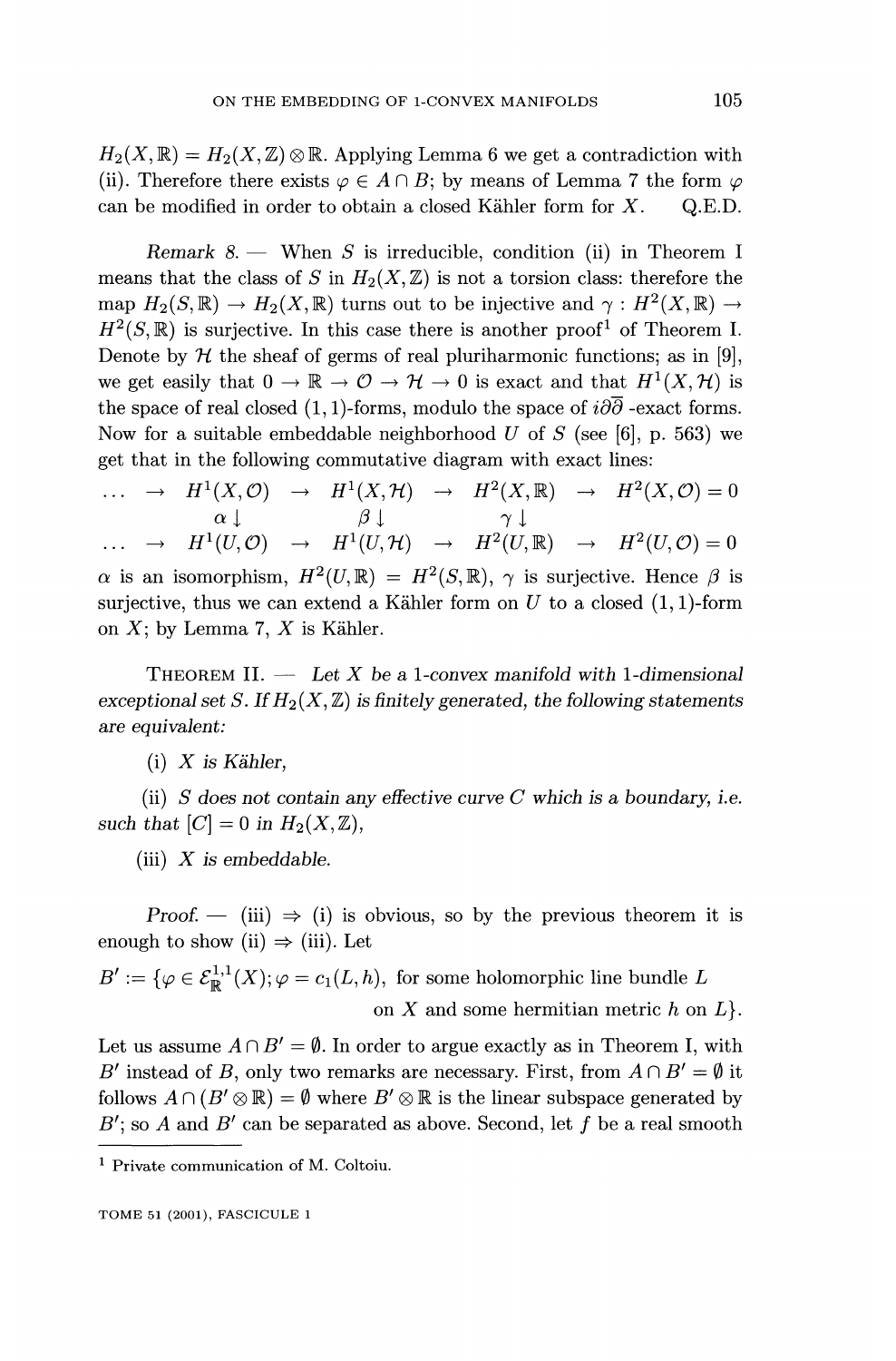function on X and L a holomorphic line bundle with a hermitian metric  $h$ ; then

$$
\frac{i}{2\pi}\partial\overline{\partial} f = c_1(L, h) - c_1(L, e^f h) \in B' \otimes \mathbb{R}.
$$

Thus Claim (ii) in the proof of Theorem I holds with  $B'$  instead of  $B$ . Therefore there is a current  $T = \sum_{j=1}^{q} r_j C_j$ , with  $r_j > 0$ , which vanishes on  $B'$ .

As we have just noted,  $H^2(X, \mathcal{O}) = 0$ , thus the map  $\delta : H^1(X, \mathcal{O}^*) \to$  $H<sup>2</sup>(X, \mathbb{Z})$  is surjective. Therefore each integral class can be represented by an element of B', thus  $\sum_{i=1}^{q} r_i[C_j] \in H_2(X, \mathbb{R})$  vanishes on  $\tilde{H}^2(X, \mathbb{Z})$ . Since  $H_2(X,\mathbb{Z})$  is finitely generated,  $H^2(X,\mathbb{R}) = \tilde{H}^2(X,\mathbb{Z})\otimes \mathbb{R}$ : thus  $\sum_{i=1}^q r_i[C_i]$ vanishes on  $H^2(X,\mathbb{R})$ . As we have just seen in the previous proof, this gives a contradiction, so we conclude that there are  $L$  and  $h$  such that  $c_1(L, h) \in A \cap B'$ . Finally, applying Lemma 7, it follows that  $c_1(L, e^{-F}h)$ is positive on  $X$ . Q.E.D.

COROLLARY 9.  $-$  In the hypotheses of Theorem I, the statements  $(i)$ ,  $(ii)$  are also equivalent to

(ii') dim  $X \neq 3$  or S does not contain any effective curve which is a boundary and such that its irreducible components are rational curves of type  $(-1, -1)$  or  $(0, -2)$  or  $(1, -3)$ .

Proof. — Obviously (ii)  $\Rightarrow$  (ii'). Assume that (ii) is false, that is, there are positive integers  $n_1, \ldots, n_q$  and irreducible components  $C_1, \ldots, C_q$ of S such that  $T = \sum_{j=1}^{q} n_j C_j$  is a boundary. Then the canonical bundle  $K_X$  vanishes on T, that is,  $0 = \sum_{j=1}^q n_j K_X.C_j$ , so  $K_X.C_j = 0$  for every  $j =$  $1, \ldots, q$ . By the Step 1 of Theorem 1.5 in [16], every  $C_j$  is the exceptional set of a 1-convex neighborhood  $U_j$  of it. Now  $0 = K_X.C_j = K_{U_j}.C_j$ ; so  $K_{U_i}$  is not ample and, by means of Theorem 3 in [5], this implies that  $C_j$ is rational, dim  $X = 3$  and (see [5], Remark p. 463)  $C_j$  must be of type  $(-1, -1), (0, -2)$  or  $(1, -3)$ . Q.E.D.

Remark  $10.$  - All the examples given in the literature in connection to the embedding problem satisfy the property " $H_2(X,\mathbb{Z})$  is finitely generated"; nevertheless, using the example given in [7], it is easy to build a 1-convex threefold whose second homology group is not finitely generated.

Now assume that the exceptional curve  $S$  is irreducible. One can use the proof of Theorem II or apply the argument of Remark 8 to the sequence  $0 \to \mathbb{Z} \to \mathcal{O} \to \mathcal{O}^* \to 0$ , to see that (without the hypothesis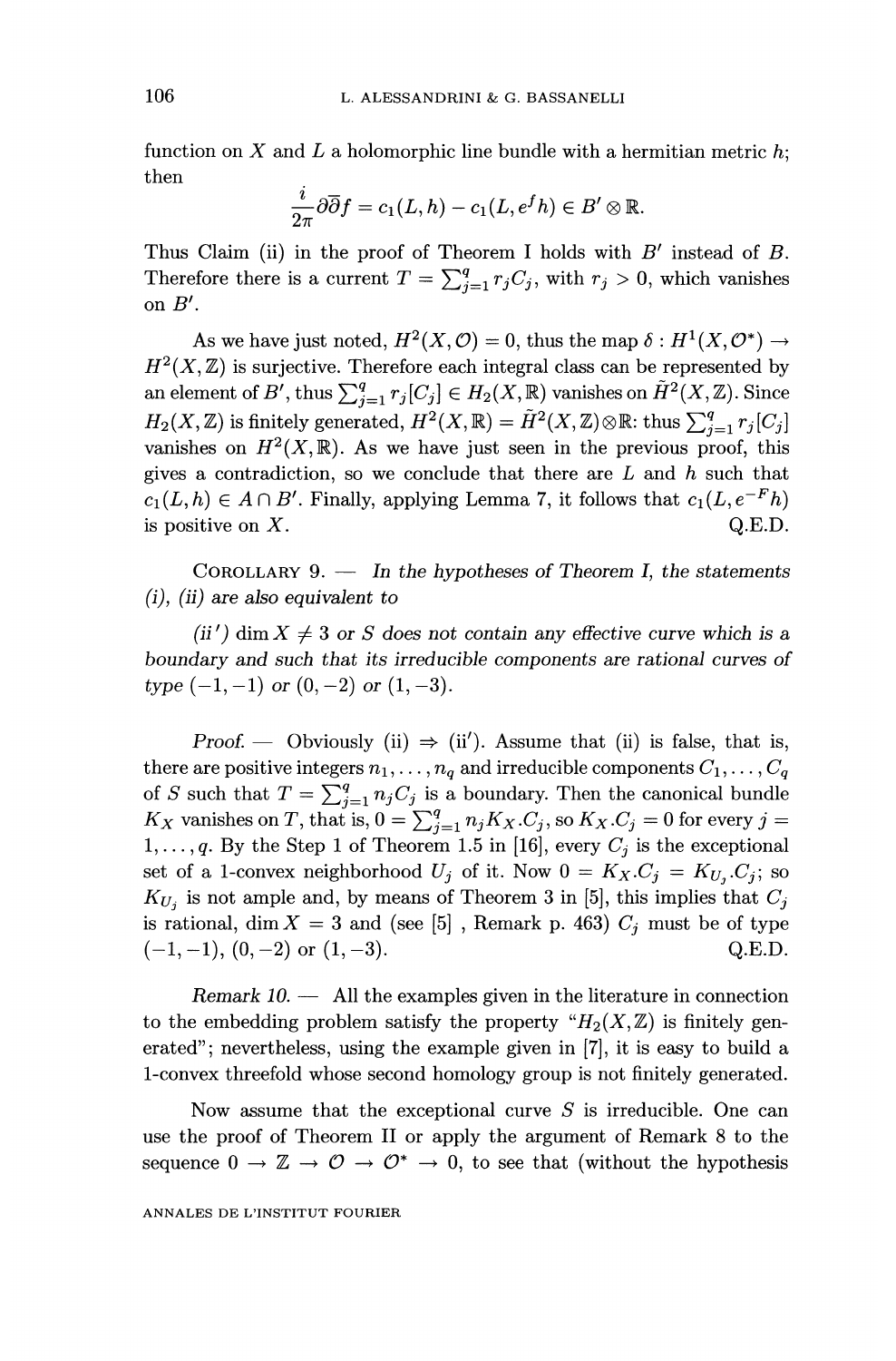" $H_2(X,\mathbb{Z})$  is finitely generated") X is embeddable if and only if there exists a homomorphism in  $\text{Hom}(H_2(X,\mathbb{Z}),\mathbb{Z})$  which does not vanish on S, that is, the map  $H^2(X,\mathbb{Z}) \to H^2(S,\mathbb{Z})$  is not the zero map.

Therefore a comparison beetwen this last condition and Theorem I may suggest the way to a counterexample (if it exists!) of a 1-convex Kahler manifold, with 1-dimensional exceptional set, which is non-embeddable.

### BIBLIOGRAPHY

- [1] L. ALESSANDRINI, G. BASSANELLI, Metric properties of manifolds bimeromorphic to compact Kähler spaces, J. Differential Geom., 37 (1993), 95-121.
- [2] C. BANICA, Sur les fibres infinitésimales d'un morphisme propre d'espaces complexes, Sém. F. Norguet, Fonctions de plusieurs variables complexes, IV Springer Lect. Notes Math., 807 (1980).
- [3] G. BASSANELLI, A cut-off theorem for plurisubharmonic currents, Forum Math., 6 (1994), 567-595.
- [4] M. COLTOIU, On the embedding of 1-convex manifolds with 1-dimensional exceptional set, Comment. Math. Helv., 60 (1985), 458-465.
- [5] M. COLTOIU, On 1-convex manifolds with 1-dimensional exceptional set, Collection of papers in memory of Martin Jurchescu, Rev. Roum. Math. Pures Appl., 43 (1998), 97-104.
- [6] M. COLTOIU, On the Oka-Grauert principle for 1-convex manifolds, Math. Ann., 310, n° 3 (1998), 561-569.
- [7] M. COLTOIU, On Hulls of Meromorphy and a Class of Stein Manifolds, Ann. Scuola Norm. Sup., XXVIII (1999), 405-412.
- [8] S. ETO, H. KAZAMA, K. WATANABE, On strongly q-pseudoconvex spaces with positive vector bundles, Mem. Fac. Sci. Kyushu Univ., Ser. A, 28 (1974), 135- 146.
- [9] R. HARVEY, J.R. LAWSON, An intrinsec characterization of Kähler manifolds, Invent. Math., 74 (1983), 169-198.
- [10] M.L. MICHELSON, On the existence of special metrics in complex geometry, Acta Math., 143 (1983), 261-295.
- [11] R. NARASIMHAN, The Levi problem for complex spaces II, Math. Ann., 146 (1962), 195-216.
- [12] H.H. SCHÄFER, Topological Vector Spaces, Graduate Texts in Mathematics, 3, Springer, 1970.
- [13] M. SCHNEIDER, Familien negativer Vektorbündel und 1-convexe Abbilungen, Abh. Math. Sem. Univ. Hamburg, 47 (1978), 150-170.
- [14] A. SILVA, Embedding strongly (1,1)-convex-concave spaces in  $\mathbb{C}^m \times \mathbb{CP}_n$ , Several complex variables, Proc. Sympos. Pure Math., Vol. XXX, Part 2, Amer. Math. Soc., Providence, R. I., (1977) 41-44.

TOME 51 (2001), FASCICULE 1